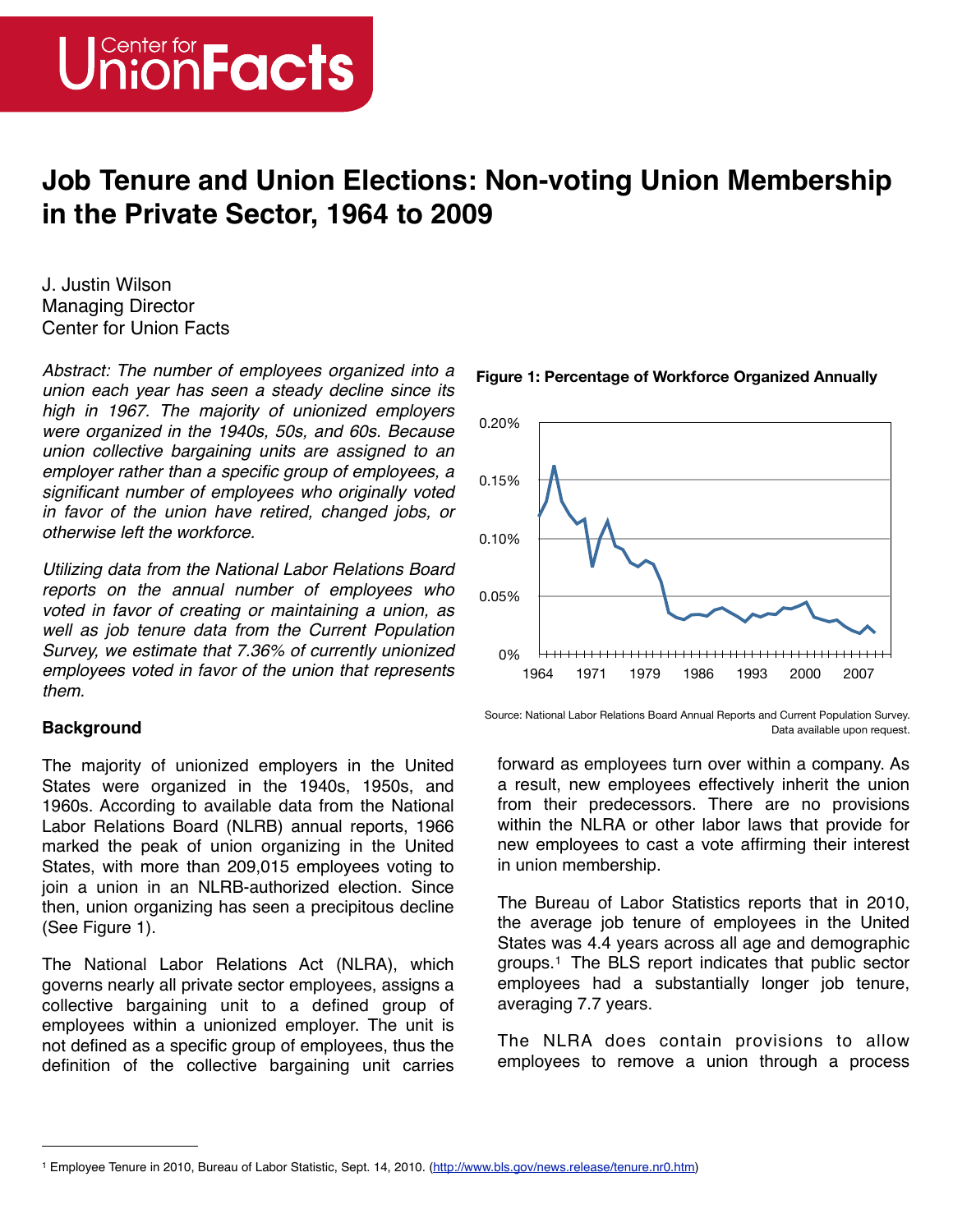

#### **Figure 2: Distribution of pro-unions votes in elections won by unions**

Source: National Labor Relations Board Annual reports 1964-2009; Current Population Survey.

known as a decertification. To do so, employees must collect signatures representing a minimum of 30 percent of the collective bargaining unit without the assistance of the employer. In 2009, the NLRB data indicates that just 26.8 percent of decertification attempts were successful[.2](#page-1-0) Additional evidence from the NLRB indicates that unions oppose decertification campaigns by filing on Unfair Labor Practice charges to block employees from voting. In fact, data from the NLRB indicates that unions file blocking charges nearly three times more often during decertification attempts than during certification elections.

# **Research**

Each year the National Labor Relations Board tabulates the number of employees who voted in favor of joining or maintaining their membership in a union as well as the proportion of votes cast where the union succeeded in certifying the collective bargaining unit.[3](#page-1-1) We examined the NLRB's annual reports from 1964 to 2009 and determined that 4.4 million employees voted in favor of joining or maintaining union representation in elections where the union succeeded.<sup>4</sup>

The majority of pro-union votes occurred prior to 1974. As a result, a significant proportion of employees who voted in favor of joining or maintaining membership in a union have subsequently retired, changed jobs, or dropped out of the workforce (see Figure 2). This includes employees who voted in Representation Certification elections (RC), Representation Decertification elections (RD), and Employer-Petitioned Elections (RM).

For each year of election data reported by the NLRB, we utilized job tenure data for unionized, private sector employees to determine the proportion of employees employed that year that remain employed

<span id="page-1-0"></span><sup>&</sup>lt;sup>2</sup> Data from National Labor Relations Board 2009 Annual Report. The NLRB reports closing 593 RD petitions (Table 1B), of which 159 resulted in no representative being chosen (Table 13).

<span id="page-1-1"></span><sup>3</sup> National Labor Relations Board Annual Reports; Table 14; Valid Votes Cast in Representation Elections; All Representations Elections; Valid Votes cast in elections won; Votes for unions: Total.

<span id="page-1-2"></span><sup>4</sup> We limited the look-back period to 1964 because the percentage of employees whose job tenure extended beyond that was effectively zero.